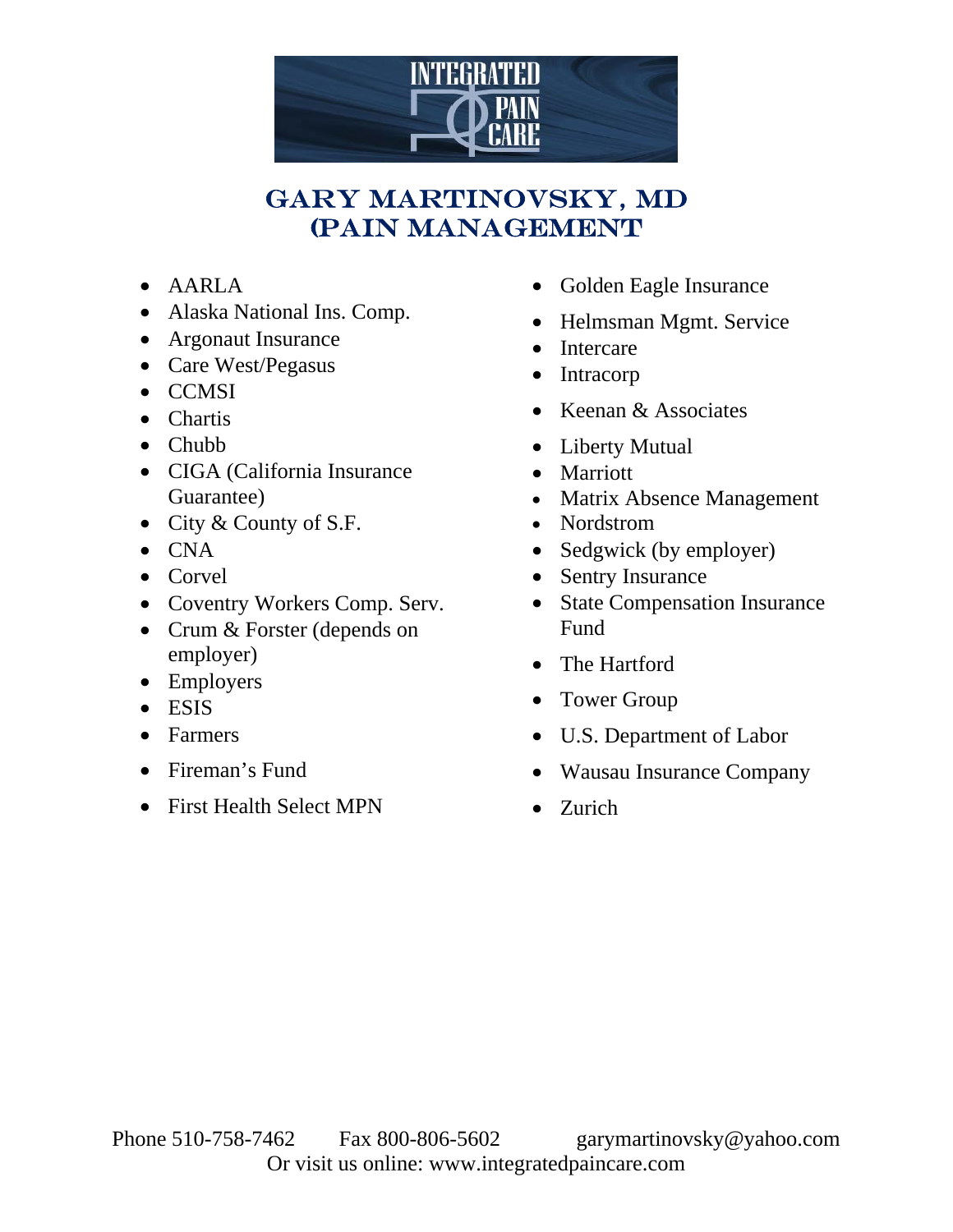

## Paul roache, MD (Orthopedics)

- Alaska National
- Berkshire Hathaway Homestate Companies
- CNA
- CareWest/Pegasus
- Chartis/AIG
- City & County of San Francisco
- Comp Partners PPO
- Corvel
- Coventry First Health
- ESIS
- Farmers
- Golden Eagle
- Guard
- Hartford
- Interplan
- Liberty Mutual
- Pacific Comp
- Republic Indemnity
- Rising MS
- State Compensation Insurance Fund
- Tower Group
- Travelers
- Wellcomp (includes York)
- Zenith
- Zurich

## natalia balitsky, md (PAIN MANAGEMENT)

- AARLA
- AIG/Chartis
- Berkshire Hathaway
- Corvel
- Coventry
- ESIS
- Farmers
- Gallagher Bassett
- Hartford
- Liberty Mutual
- Patriot Risk
- Republic Indemnity
- Rising
- UPS-Liberty Mutual
- York/Wellcomp
- Zurich